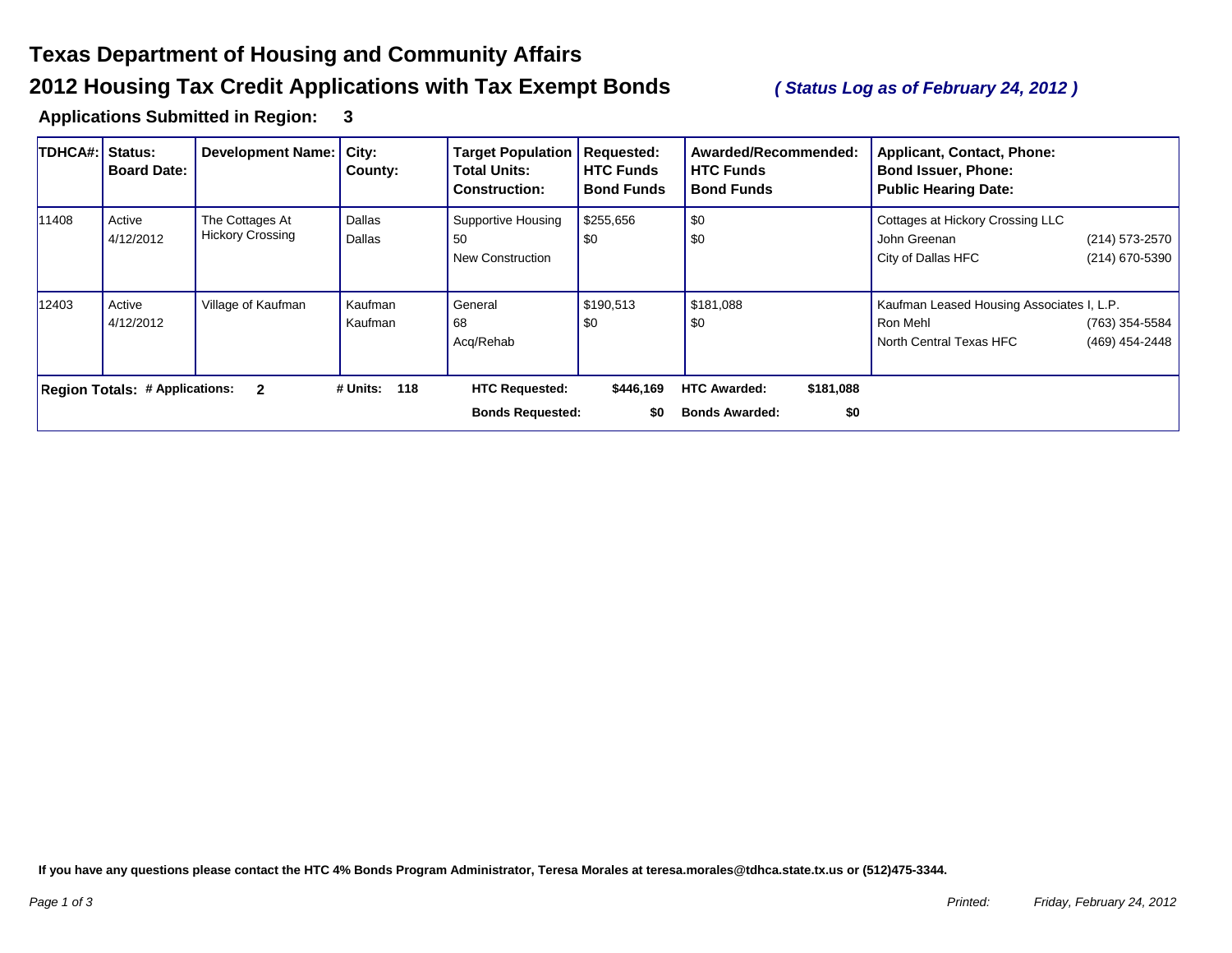## **Applications Submitted in Region: 5**

| <b>TDHCA#: Status:</b>                | <b>Board Date:</b>  | Development Name: City: | County:          | <b>Target Population   Requested:</b><br><b>Total Units:</b><br><b>Construction:</b> | <b>HTC Funds</b><br><b>Bond Funds</b> | Awarded/Recommended:<br><b>HTC Funds</b><br><b>Bond Funds</b> |                  | <b>Applicant, Contact, Phone:</b><br><b>Bond Issuer, Phone:</b><br><b>Public Hearing Date:</b> |                                  |
|---------------------------------------|---------------------|-------------------------|------------------|--------------------------------------------------------------------------------------|---------------------------------------|---------------------------------------------------------------|------------------|------------------------------------------------------------------------------------------------|----------------------------------|
| 12402                                 | Active<br>4/12/2012 | Fox Run                 | Orange<br>Orange | General<br>70<br>Acg/Rehab                                                           | \$240,176<br>\$0                      | \$275,474<br>\$0                                              |                  | Orange Leased Housing Associates I, L.P.<br>Ron Mehl<br>Sabine-Neches HFC                      | (763) 354-5584<br>(409) 654-6700 |
| <b>Region Totals: # Applications:</b> |                     |                         | # Units:<br>70   | <b>HTC Requested:</b><br><b>Bonds Requested:</b>                                     | \$240.176<br>\$0                      | <b>HTC Awarded:</b><br><b>Bonds Awarded:</b>                  | \$275,474<br>\$0 |                                                                                                |                                  |

**If you have any questions please contact the HTC 4% Bonds Program Administrator, Teresa Morales at teresa.morales@tdhca.state.tx.us or (512)475-3344.**